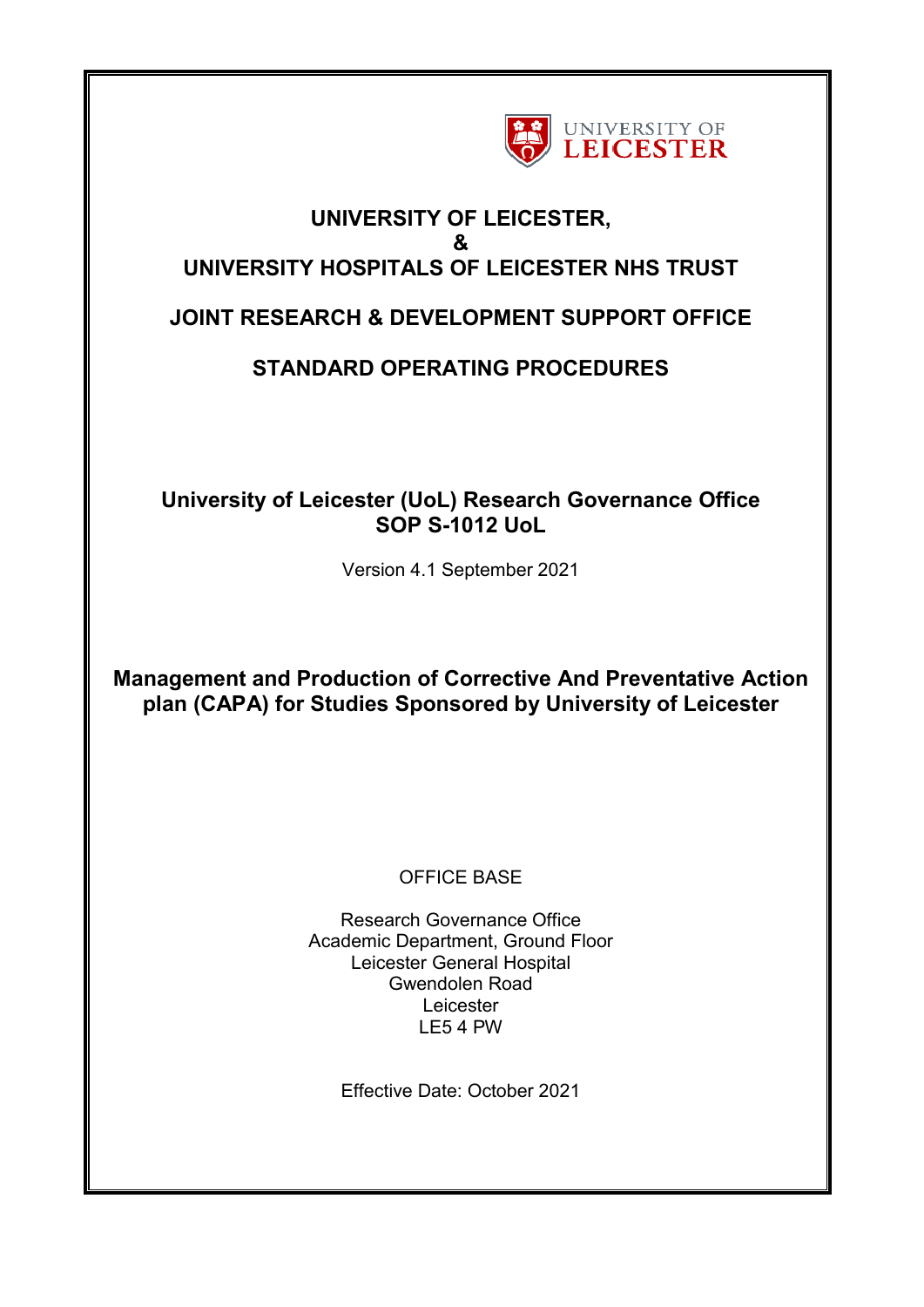

#### **1. INTRODUCTION**

This Standard Operating Procedure (SOP) describes the process to be followed when breaches/deviations of the Protocol, Good Clinical Practice in research (ICH GCP), Sponsor/Host Standard Operating Procedures or agreements have been identified. The severity of the breach/deviation is irrelevant and this procedure must be the basis for root cause analysis and preventative action.

A Corrective and Preventative Action (CAPA) Plan must be completed on each occasion, although it is acceptable to use a CAPA Plan for multiple items when more than one breach is identified. It is important to recognise that breaches/deviations may not be deliberate or intentional, but action must be taken to prevent future repeats.

Where it is identified that a breach/deviation necessitates an amendment to the Protocol, the amendment itself will form part of the CAPA plan.

### **2. SCOPE**

This SOP applies to all research studies sponsored by the University of Leicester (UoL).

#### **3. PROCEDURES**

A potential breach may be identified by any individual. An individual does not have to be associated with a research study to identify and escalate potential breaches.

On finding a potential breach, the individual must notify the Sponsor in the first instance. Please note that protocol deviations do not need to be reported to Sponsor.

In all cases, a named individual will be nominated to lead communication between the Sponsor and the Chief Investigator (CI) / Principal Investigator (PI) / study team.

It is expected that the CAPA template will be used (Appendix 1) unless specific research team reporting arrangements have been made in advance of a breach having been identified (e.g. alternative electronic data capture (i.e., Q Pulse)).

#### **3.1 Completion of the CAPA Template**

The identified breach must be written down as clearly as possible. It may be necessary to split the breach up into smaller parts, particularly where it is a complex issue. It is important to be clear but concise and factual.

Each section of the CAPA template must be completed (Appendix 1)

On first identifying the breach the CAPA must be opened. The Sponsor will categorise the breach, adhering to the definitions as per the non-compliance SOP S-1016 UoL.

S-1012 UoL Management and Production of Corrective And Preventative Action plan (CAPA) Page **2** of **4** Version 4.1 Sept 2021

Next Review: Sept 2023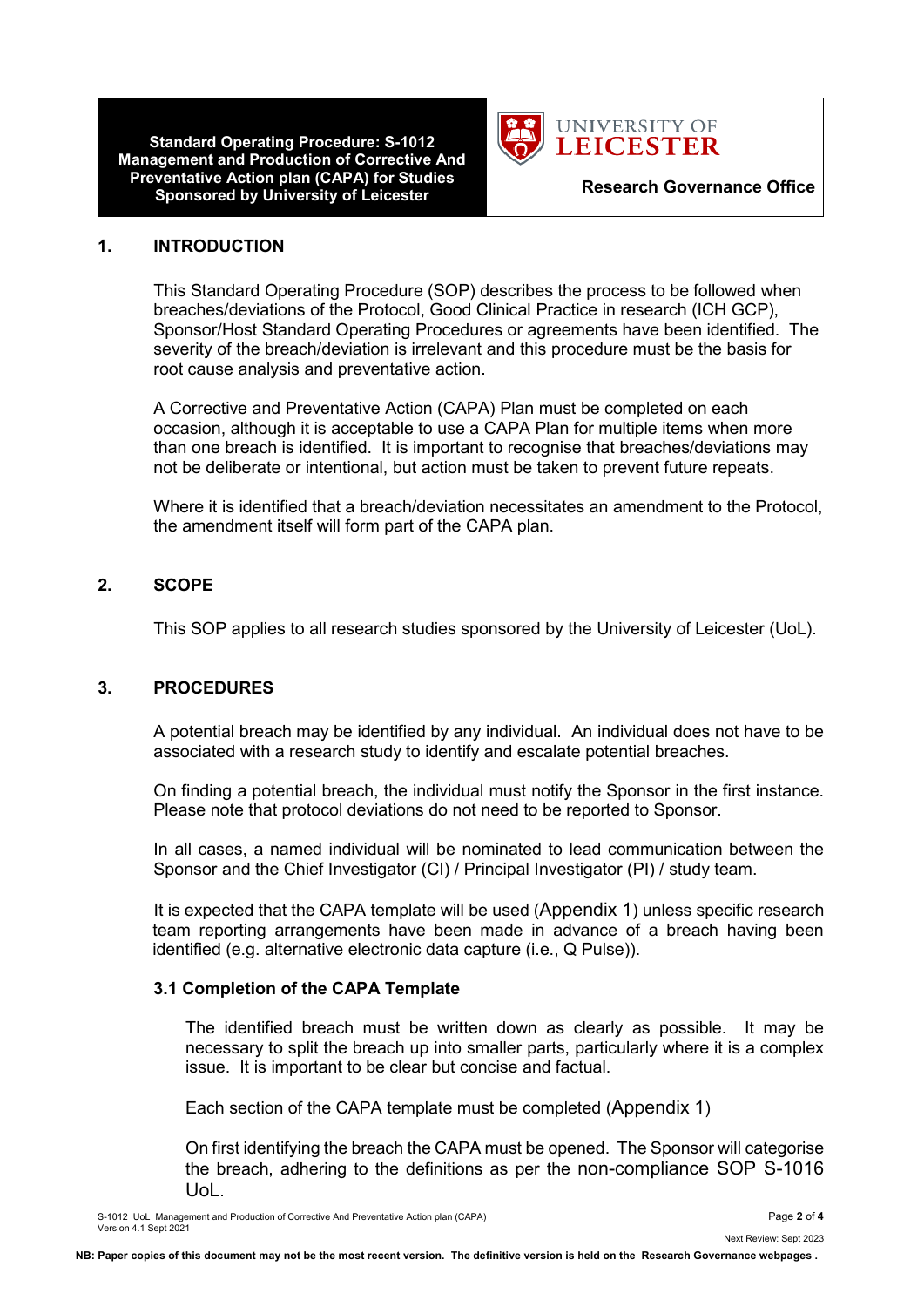#### **3.2 Progressing the CAPA**

Progress during completion of the CAPA will be monitored by the Sponsor. The lead individual will be responsible for ensuring that all actions identified are completed by the deadlines stated in the CAPA.

#### **4. NON- COMPLIANCE**

Failure to comply will result in the Non-compliance SOP S-1016 UoL process being implemented at a minimum of a MAJOR finding. A final version of the CAPA plan must be sent to the Sponsor to close the breach.

### **5. MULTI-CENTRE STUDIES**

Where the UoL is the Sponsor for Multi-Centre studies, it is expected that the Sponsor / agreed delegate SOPs and documentation be used at all sites.

## **6. RESPONSIBILITIES**

|    | Responsibility  | Undertaken by             | Activity                                                                                                                                 |
|----|-----------------|---------------------------|------------------------------------------------------------------------------------------------------------------------------------------|
|    | All Individuals | All Individuals           | Notify the Sponsor on identification of a breach of<br>Protocol or ICH GCP, Sponsor/Host Standard<br>Operating Procedures or agreements. |
|    | Sponsor         | Monitor/Resea<br>rch Team | Liaise with Sponsor to determine documentation<br>and process to be followed.                                                            |
| 3. | Sponsor         | Monitor/Resea<br>rch Team | Liaise with Sponsor to facilitate tracking and<br>appropriate conclusion of the event.                                                   |

# **7. MONITORING AND AUDIT CRITERIA**

| <b>Key Performance</b><br><b>Indicators</b>                                | <b>Method of</b><br><b>Assessment</b>             | <b>Frequency</b>                                                                                  | Lead                              |
|----------------------------------------------------------------------------|---------------------------------------------------|---------------------------------------------------------------------------------------------------|-----------------------------------|
| All research sponsored<br>by UoL has appropriate<br><b>Risk Assessment</b> | Included in the<br>monitoring/audit<br>programme. | Random<br>audits/monitoring<br>conducted on a risk-<br>based assessment of<br>research activities | Research<br>Governance<br>Manager |

This table is used to track the development and approval of the document and any changes made on revised / reviewed versions

# **8. DEVELOPMENT AND APPROVAL RECORD FOR THIS DOCUMENT**

| <b>Author / Lead</b> | Cat Taylor                        |
|----------------------|-----------------------------------|
| Officer:             |                                   |
| <b>Job Title:</b>    | <b>Head of Research Assurance</b> |

S-1012 UoL Management and Production of Corrective And Preventative Action plan (CAPA) Page **3** of **4** Version 4.1 Sept 2021

Next Review: Sept 2023

**NB: Paper copies of this document may not be the most recent version. The definitive version is held on the Research Governance webpages .**